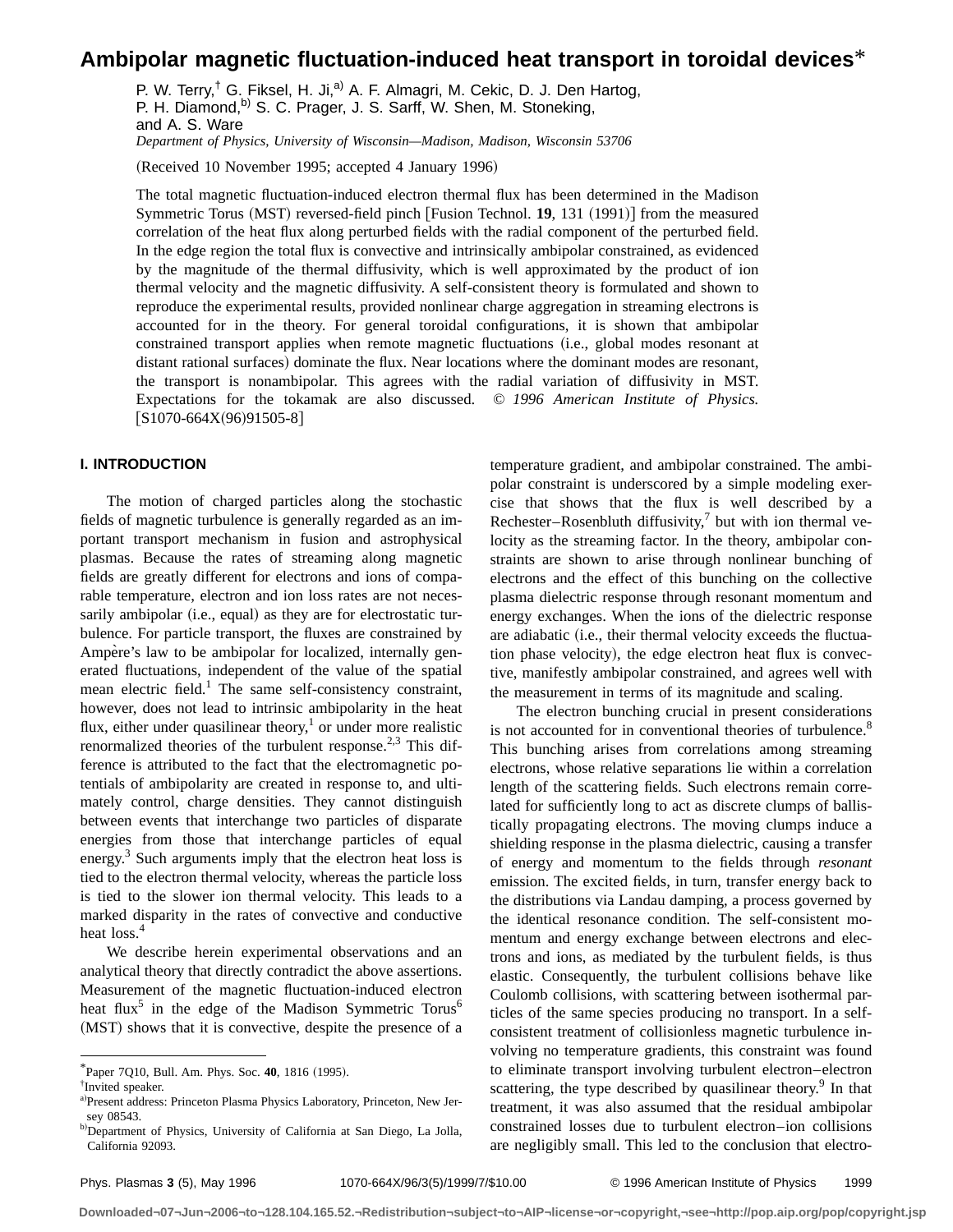static fluctuations alone regulate transport. Here, in contrast, the temperature gradient allows the existence of a quasilinear-like conductive flux associated with turbulent electron–electron transfer. This flux arises from the perpendicular energy moment. As with field-aligned momentum, $10$ there is no transport of parallel energy via turbulent electron–electron collisions. The ambipolar-constrained flux due to turbulent electron–ion collisions has both convective and conductive components and is not necessarily small. For MST parameters in the edge, the convective flux dominates both its conductive counterpart and the nonambipolar electron–electron flux. In this case, magnetic turbulence regulates transport, but in a way that is ambipolar constrained.

#### **II. EXPERIMENT**

The magnetic fluctuation-induced electron thermal flux was measured in MST, $<sup>6</sup>$  a large reversed-field pinch (RFP)</sup> with a minor radius of  $a=0.52$  m, a major radius of  $R=1.5$ m, and a plasma current of *I*<0.7 MA. Plasmas in MST typically have a line-average density and temperature of  $1\times10^{13}$  cm<sup>-3</sup> and 300 eV, respectively. Limited profile diagnostics [four-chord far infrared (FIR) and Thompson scattering] indicate that density and temperature profiles are broad but not flat. The density profile tends to peak more than the temperature profile, particularly at lower densities. The plasma core typically rotates. The impurity ion rotation speed is  $10<sup>4</sup>$  m/s; the main plasma ion rotation speed is not measured. However, correlation between impurity ion slowing down and mode rotation rate decrease before and during sawtooth crashes suggests that impurity and main plasma ion rotation rates are similar.<sup>11</sup> Although the rotation profile is not known in MST, a decrease of rotation rate with radius is implied by the lack of rotation beyond the reversal layer.

MST discharges are characterized by a broad spectrum of magnetic turbulence. Magnetic fluctuations are measured both by insertable probes and by extensive wall-mounted probe arrays. Power is concentrated in the low frequencies  $(v \le 20 \text{ kHz})$ , where fluctuations are of the order of a percent  $(B/B_0 \approx 0.01)$  and helicities correspond to  $m=1$ ,  $n=5-8$ . At higher frequencies the fluctuation spectrum obeys a power law (decaying as  $\omega^{-5/2}$ ) and encompasses higher helicities.<sup>12</sup> In the high-frequency range, the toroidal wave number varies linearly with frequency, with frequencies from 50–200 kHz corresponding to toroidal mode numbers from 30–70. These measurements indicate that even at the edge, magnetic turbulence is dominated by fluctuations whose resonant surface lies well in the core. Extensive numerical modeling studies $13$ have established that the low-frequency spectrum component corresponds to internally resonant nonlinearly saturated global tearing modes. These modes are responsible for sustaining the reversal of the mean toroidal magnetic field, but in so doing they stochasticize the magnetic field within the reversal radius.<sup>14</sup> Simulations also indicate that they interact quasicoherently, giving rise to a spectrum that is nonstationary at low wave number. The temporal evolution of the magnetic field for the dominant modes  $(n=5-8)$  indicates a broad spectrum with signatures due to sawtoothing at 1 kHz, a 10 kHz signal associated with rotation of the  $n \approx 6$  modes at the



FIG. 1. Cross-power spectrum for the correlation of the fluctuating parallel heat flux with the fluctuating radial magnetic field for  $r/a = 0.75$ .

plasma rotation speed, and a high-frequency tail.<sup>15</sup> At least some of the high-frequency signal is believed to result from aliasing effects with shorter-wavelength fluctuations. For a fixed wave number in the range of the dominant tearing modes, the frequency spectrum is dominated by rotation and quite coherent. The width of the frequency spectrum (halfwidth at half-maximum) is no greater than one-quarter the value of the peak. A peak at very low frequency due to sawtoothing appears as a distinct feature. Magnetic probe array measurements indicate that the electron mean-free path is many times larger than the parallel correlation length.

Measurements of the magnetic fluctuation-induced heat and particle fluxes have been reported previously.5,12 The particle flux  $\Gamma_e$  was obtained using an electrostatic energy analyzer in conjunction with a magnetic probe to correlate the parallel electron current fluctuation with  $B_r$ . The heat flux  $Q_e$  was obtained with a fast pyrobolometer and magnetic probe to correlate the fluctuating parallel heat flux with  $B_r$ . Both measurements covered a region from  $r/a = 0.8$  to the wall. The toroidal field reverses sign at  $r/a \approx 0.85-0.9$ . The cross power of parallel heat flux and  $B_r$  is shown in Fig. 1. The cross power peaks at 10 kHz with virtually all of the power below 20 kHz. From the dispersion curve for the toroidal mode number, this frequency range is identified with the global tearing modes  $(n=5-8)$ . The absence of any significant contribution from higher-frequency fluctuations will be an important element of later analysis. A comparison of the convective heat flux,  $\frac{3}{2}\Gamma_e T_e$ , calculated from the measured magnetic fluctuation-induced particle flux, and the measured magnetic fluctuation-induced total heat flux  $Q_e$  is shown in Fig. 2 as a function of radius in the outer region of the plasma. Bounds on an estimate of the total electron heat flux inferred from a global power balance are indicated by the hatched region. Figure 2 shows that  $Q_e$  accounts for all thermal losses at  $r/a = 0.8$ . Closer to the wall, however,  $Q_e$ drops sharply, becoming much smaller than the power balance-inferred heat flux. This is consistent with stochasticity ending at the reversal layer (in the region  $r/a \approx 0.85-0.9$ ) and some other mechanism (e.g., electrostatic fluctuations) driving the heat flux in the edge. Figure 2 indicates that  $Q_e$  is convective over the entire range sampled. This observation invalidates the inequality  $\alpha_e \equiv Q_e/\Gamma_e T_e > 5$  as a signature that transport is dominated by magnetic braiding.<sup>4</sup> A value of  $\alpha_e$  greater than unity would occur if the total heat flux were not ambipolar constrained while the convective flux were.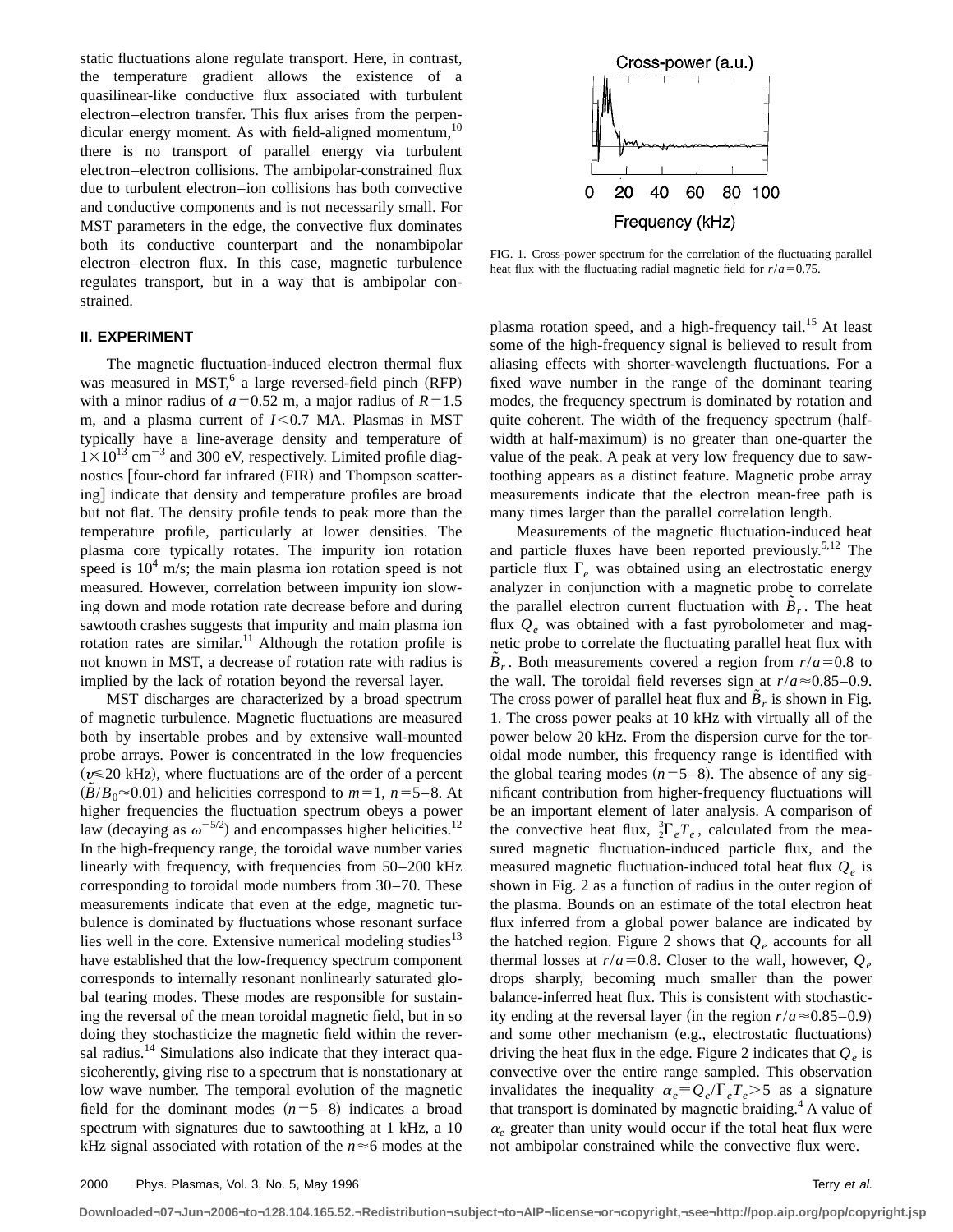

FIG. 2. Total magnetic fluctuation-induced electron thermal flux and convective thermal flux as a function of radius from  $r/a \approx 0.8$  outward. The shaded region indicates the magnitude of the total heat flux inferred from a power balance.

The inference from Fig. 2 is that ambipolar constraints apply to the total heat flux  $Q_e$ . This is further illustrated by comparing the results of Fig. 2 with the Rechester– Rosenbluth model,  $Q_{eR} = v_e(\tilde{B}/B_0)^2 L_{\parallel}$ . Using the spectrumaveraged magnetic fluctuation power  $(B/B_0 \approx 0.01)$  and a parallel correlation length  $(L_{\parallel} \approx 1 \text{ m})$  known approximately from magnetic probe array measurements to within a factor of 2–3, this expression agrees with the results of Fig. 2, *but only if the electron thermal velocity is replaced by the ion thermal velocity*. Otherwise it is off by over an order of magnitude.

#### **III. THEORY**

In light of these measurements, we calculate the Lenard–Balescu turbulent collision integral  $(LBTCI)$ ,  $9$  in order to evaluate the electron heat flux moment of the fluctuating electron distribution for an equilibrium with temperature and density gradients. The electron heat flux is

$$
Q_e = \text{Re} \int d^3 v \frac{m_e v^2}{2} \sum_{k,\omega} \frac{ic}{B_0} \mathbf{k} \times \mathbf{b}_0 \cdot \hat{r}
$$

$$
\times \left\langle \left[ \phi - \frac{v_{\parallel}}{c} A_{\parallel} \right] h_e \right\rangle_{k,\omega}, \tag{1}
$$

where  $\phi$  and  $A_{\parallel}$  are the electrostatic and magnetic potentials,  $h_e$  is the nonadiabatic part of the electron distribution,  $\mathbf{b}_0$  is the unit vector along the equilibrium magnetic field, and  $\hat{r}$  is the radial unit vector. This expression describes  $E \times B$  advection of heat, and heat loss via electron streaming along the perturbed magnetic field  $B = \nabla A_{\parallel} \times \mathbf{b}_0$ . The component of  $Q_e$ proportional to  $A_{\parallel}$  yields the heat flux measured by experiment.

The electron distribution appearing in Eq.  $(1)$  is obtained from the electron drift kinetic equation (DKE),

$$
\frac{\partial h_e}{\partial t} + v_{\parallel} \nabla_{\parallel} h_e + v_{\parallel} \frac{\nabla A_{\parallel} \times \mathbf{b}_0}{B_0} \cdot \nabla_{\perp} h_e
$$
\n
$$
- \frac{c}{B_0} \nabla \phi \times \mathbf{b}_0 \cdot \nabla_{\perp} h_e
$$
\n
$$
= - \sum_{\mathbf{k}} \frac{|e| \langle f_e \rangle}{T_e} i(\omega - \omega_{\ast}^T) \left( \phi_{\mathbf{k}, \omega} - \frac{v_{\parallel}}{c} A_{\parallel \mathbf{k}, \omega} \right)
$$
\n
$$
\times \exp(i \omega t - i \mathbf{k} \cdot \mathbf{x}), \qquad (2)
$$

where  $\omega_{\pi}^T = (cT_e/eB_0)\mathbf{k} \times \mathbf{b}_0 \cdot \hat{r}L_0^{-1} [1 + \eta_e(v^2/v_e^2 - \frac{3}{2})]$  is<br>the diamentic fractional  $\mathbf{a} = L_0/I$  is the ratio of dapthe diamagnetic frequency,  $\eta_e = L_{ne}/L_{Te}$  is the ratio of density gradient scale length to temperature gradient scale length,  $v_e$  is the electron thermal velocity, and  $\langle f_e \rangle$  is the equilibrium distribution function.

The solution of the DKE has the form

$$
h_e(\mathbf{k}, \omega) = R_{\phi}(\mathbf{k}, \omega) \phi_{\mathbf{k}, \omega} + R_A(\mathbf{k}, \omega) A_{\parallel \mathbf{k}, \omega} + \tilde{h}_e(\mathbf{k}, \omega), \tag{3}
$$

where the first two terms are referred to as the coherent response, representing the response of the distribution to potential disturbances at the same wave number and frequency, and the third term is the incoherent distribution. In a moderate to weak turbulence regime where resonance broadening effects are of second order, the coherent responses are given by

$$
R_{\phi}(\mathbf{k}, \omega) = -i \frac{(\omega - \omega_{*}^{T})}{(\omega - k_{\parallel} \nu_{\parallel})} e \langle f_{e} \rangle / T_{e}
$$
 (4)

and

$$
R_A(\mathbf{k}, \omega) = -\frac{v_{\parallel}}{c} R_{\phi}(\mathbf{k}, \omega). \tag{5}
$$

The neglect of resonance broadening effects is consistent with the narrow spectrum at low wave number, as described in the previous section. The incoherent distribution  $\tilde{h}_e(\mathbf{k}, \omega)$ arises from the nonlinear coupling. In Fourier space, the nonlinearities of Eq. (2) are convolutions, allowing  $h_e(k,\omega)$  to be driven by potential amplitudes at different **k** and  $\omega$ . The structure and dynamical properties of the incoherent distribution are obtained from the solution of the evolution equation<sup>8</sup> for the two-point phase space density correlation  $\langle h_e({\bf x}_1, {\bf v}_1, t)h_e({\bf x}_2, {\bf v}_2, t)\rangle$ . The incoherent distribution is identified with correlated electron clumps that propagate ballistically along the equilibrium magnetic field. The spatial and temporal properties of the incoherent distribution make it distinct from the plasma dielectric. Specifically, quasineutrality and Ampere's law describe the shielding of the clumps by the dielectric. The shielding relationship is implicit in the structure of Eq. (3): the response functions  $R_A$  and  $R_{\phi}$  are electron susceptibilities that contribute to the dielectric in the usual way. The incoherent distribution, however, is not proportional to  $\phi_k$  or  $A_{\parallel k}$ , and does not contribute to the dielectric. The shielding of the particle-like clump is analogous to the shielding of moving test particles by a plasma dielectric.

Substituting the electron distribution, Eq.  $(3)$ , into the heat flux, Eq.  $(1)$ , leads to the LBTCI,

**Downloaded¬07¬Jun¬2006¬to¬128.104.165.52.¬Redistribution¬subject¬to¬AIP¬license¬or¬copyright,¬see¬http://pop.aip.org/pop/copyright.jsp**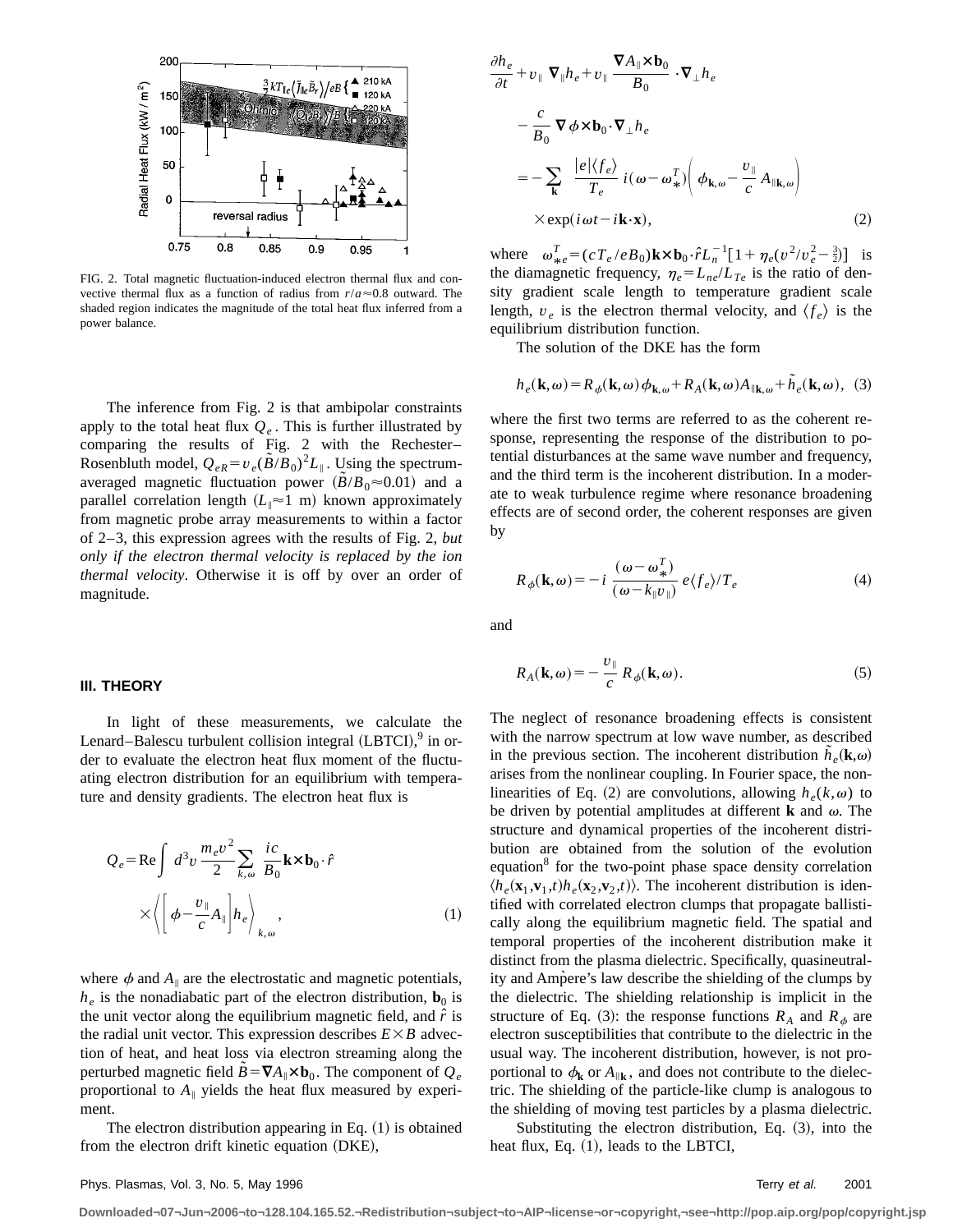$$
Q_e = \text{Re} \int d^3 v \frac{m_e v^2}{2} \sum_{k,\omega} \frac{ic}{B_0} \mathbf{k} \times \mathbf{b}_0 \cdot \hat{r} \left( -\frac{v_{\parallel}}{c} R_A(\mathbf{k}, \omega) \times \langle A_{\parallel} A_{\parallel} \rangle_{\mathbf{k}, \omega} - \frac{v_{\parallel}}{c} \langle A_{\parallel} \tilde{h}_e \rangle_{\mathbf{k}, \omega} + R_{\phi}(\mathbf{k}, \omega) \langle \phi \phi \rangle_{\mathbf{k}, \omega} + \langle \phi \tilde{h}_e \rangle_{\mathbf{k}, \omega} + R_A(\mathbf{k}, \omega) \langle \phi A_{\parallel} \rangle_{\mathbf{k}, \omega} - \frac{v_{\parallel}}{c} R_{\phi}(\mathbf{k}, \omega) \times \langle A_{\parallel} \phi \rangle_{\mathbf{k}, \omega} \right). \tag{6}
$$

In this expression, the coherent and incoherent components of the distribution play roles consistent with those played in the constituitive relations. The coherent responses, through the gradient dependence of  $R_A$  and  $R_{\phi}$ , produce diffusive terms when the divergence of the flux is taken. If the coherent response to the magnetic potential is linearized, the diffusivity is that of quasilinear theory with a Rechester– Rosenbluth-like scaling. Similar scaling also follows when a nonlinear (resonance broadened) coherent response is used.<sup>3</sup> The incoherent distribution leads to a drag-like term in the LBTCI. The ballistically propagating electron correlations are shielded by the plasma dielectric, inducing emission into the collective modes of the dielectric in the form of a resonant exchange of momentum and energy between macroparticle and modes. This emission process subjects the clump to a drag.

The shielding and drag processes enter Eq.  $(6)$  when the transport description is made self-consistent by relating the potentials to the charge distributions through Ampere's law and quasineutrality. These constraints are given, respectively, by

$$
\frac{4\pi e}{c} \int d^3 v \ v_{\parallel} [F_i - R_{\phi}(\mathbf{k}, \omega) \phi_{\mathbf{k}, \omega} - R_A(\mathbf{k}, \omega) A_{\parallel \mathbf{k}, \omega} \n- \tilde{h}_e(\mathbf{k}, \omega) ] = -k^2 A_{\parallel \mathbf{k}, \omega}
$$
\n(7)

and

$$
4 \pi e \int d^3 v [F_i - R_\phi(\mathbf{k}, \omega)_{\mathbf{k}, \omega} - R_A(\mathbf{k}, \omega) A_{\parallel \mathbf{k}, \omega} - \tilde{h}_e(\mathbf{k}, \omega) ] = 0,
$$
\n(8)

where  $F_i = -\langle f_i \rangle e \phi / T_i + h_i$  is the full ion distribution,  $h_i$  is the nonadiabatic ion distribution, satisfying ( $\omega - k_{\parallel}v_{\parallel}$ ) $h_i(k)$  $= (\omega - \omega_{\pi}^T)/\langle f_i \rangle J_0(k_{\perp}v_{\perp}/\Omega_i)(e/T_i)(\phi_{\mathbf{k},\omega}^v - v_{\parallel}^v e^{-1}A_{\parallel \mathbf{k},\omega}),$  $\omega_{\pi i}^T = -\omega_{\pi e}^T (e \rightarrow i)$ ,  $J_0$  is the zeroth-order Bessel function, and  $\Omega_i$  is the ion gyrofrequency. Note that the ion and coherent electron distributions are compatible with shielding of tearing mode current layers by outer tearing eigenmode structures on neighboring rational surfaces in a finite  $\omega_*$  kinetic description. However, parts of these distributions also go beyond simple tearing mode physics. The nonadiabatic ions, for example, provide the dissipative electron–ion coupling that ultimately governs the ambipolar-constrained parts of the flux.

Ampere's law and quasineutrality are imposed on Eq.  $(6)$ by solving Eqs. (7) and (8) for  $A_{\parallel \mathbf{k},\omega}$  and  $\phi_{\mathbf{k},\omega}$  and substituting into Eq.  $(6)$ . In the resulting expression, the magnetic

drag term,  $\langle A_{\parallel} \tilde{h}_e \rangle_{\mathbf{k},\omega}$ , becomes a linear combination of the correlations  $\langle \tilde{n}_e \tilde{h}_e \rangle_{\mathbf{k},\omega}$  and  $\langle \tilde{J}_{\parallel} \tilde{h}_e \rangle_{\mathbf{k},\omega}$ , where  $\tilde{J}_{\parallel} = |e| \int d^3v \ v_{\parallel} \tilde{h}_e$  and  $\tilde{n}_e = \int d^3v \ h_e$  are the incoherent current and density terms of Ampère's law and quasineutrality. The magnetic diffusion term,  $\langle A_{\parallel}A_{\parallel}\rangle_{\mathbf{k},\omega}$ , becomes a linear combination of the  $\int d^3v$  and  $\int d^3v$   $v_{\parallel}$  moments of the correlations  $\langle \tilde{J}_{\parallel} \tilde{h}_e \rangle_{\mathbf{k},\omega}$  and  $\langle \tilde{n}_e \tilde{h}_e \rangle_{\mathbf{k},\omega}$ . Solutions of the two-point evolution equation indicate<sup>8</sup> that the correlations  $\langle \tilde{J}_{\parallel} \tilde{h}_{e} \rangle_{\mathbf{k},\omega}$ and  $\langle \tilde{n}_e \tilde{h}_e \rangle_{\mathbf{k},\omega}$  are ballistic in character, allowing the twotime two-point correlations to be written in terms of one-time two-point correlations, as

$$
\langle \tilde{K}\tilde{h}_e \rangle_{\mathbf{k},\omega} = 2 \pi \delta(\omega - k_{\parallel} v_{\parallel}) \langle \tilde{K}\tilde{h}_e \rangle_{\mathbf{k}},
$$
\n(9)

where  $\tilde{K}$  is either  $\tilde{n}_e$  or  $\tilde{J}_{\parallel}$ . These constraints impose on the emission process and resulting drag force the same resonant condition that characterizes the damping of wave energy and ultimately leads to diffusion. As a consequence, these constraints produce a partial cancellation of the diffusion with the drag, considerably simplifying the LBTCI. Ampère's law and quasineutrality are then used to rewrite the correlations of incoherent fluctuations in terms of power densities  $\langle |A_{\parallel}|^2 \rangle_{k,\omega}$  and  $\langle |\phi|^2 \rangle_{k,\omega}$ . The algebraic procedure described above is straightforward but tedious. Because it has been detailed elsewhere<sup>9</sup> we do not repeat the steps here.

Following the above steps, the LBTCI can be written as

$$
Q_e = \left[ -v_e D_{\nabla T}^{(e-e)} \frac{1}{L_{Te}} - v_i \left( D_{\nabla n}^{(e-i)} \frac{1}{L_{ni}} + D_{\nabla T}^{(e-i)} \frac{1}{L_{Ti}} \right) \right] n_0 T_e ,
$$
\n(10)

where, for sake of comparison with experiment, only the magnetic components have been displayed. In this expression,  $D_{\nabla T}^{(e-e)}$  is the diffusivity of the conductive heat flux of quasilinear theory and  $D_{\nabla n}^{(e-i)}$  and  $D_{\nabla T}^{(e-i)}$  describe transport produced by the momentum and energy exchange between electron clumps and ions as mediated by collective modes. The diffusivity of the conductive heat flux comes from the temperature gradient-dependent parts of the coherent electron response, and is given by

$$
D_{\nabla T}^{(e-e)} = \sum_{k} D_k \frac{u^2}{v_e^2} \exp\left(-\frac{u^2}{v_e^2}\right),\tag{11}
$$

where

$$
D_k = \frac{|\tilde{b}_k|^2}{B_0^2} \frac{1}{2 \pi^{1/2} |k_{\parallel}|},\tag{12}
$$

 $u = \omega/k_{\parallel}$  and  $\tilde{b}_k = \mathbf{k} \times \mathbf{b}_0 \cdot \mathbf{r} A_{\parallel}$ . The convective part of the usual quasilinear heat flux does not appear in the LBTCI due to the cancellation referred to above. As suggested in Ref. 2, the conductive part of the energy moment survives the cancellation. However, this is true only for the perpendicular energy. Both the conductive and convective parts of the *parallel* energy moment are canceled by the drag. This outcome contradicts the assertions of Ref. 2. As noted, the presence of a conductive flux and absence of a convective flux mimics collisional transport, which, for like particles, yields a zero diffusivity and a nonzero thermal conductivity.

**Downloaded¬07¬Jun¬2006¬to¬128.104.165.52.¬Redistribution¬subject¬to¬AIP¬license¬or¬copyright,¬see¬http://pop.aip.org/pop/copyright.jsp**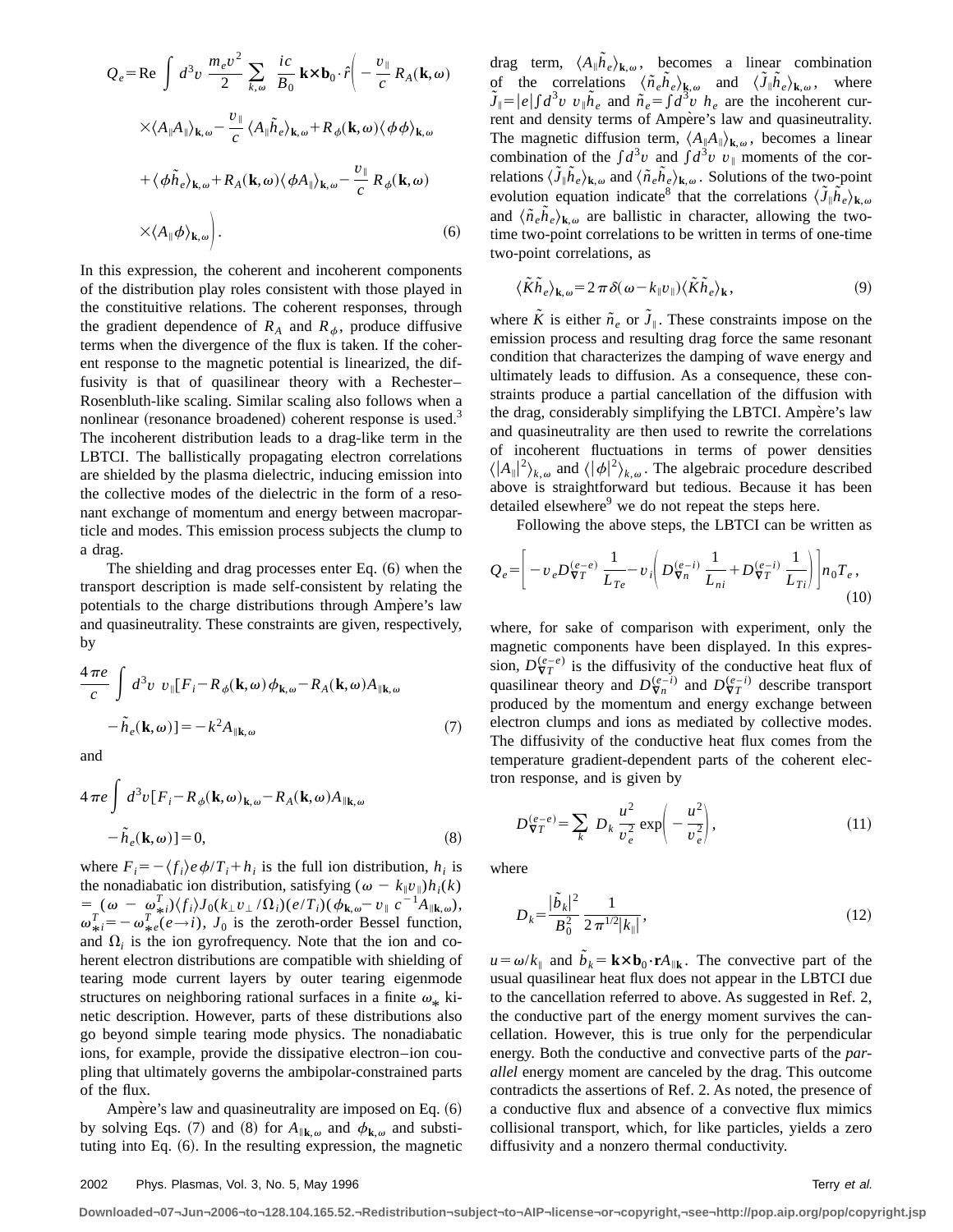Assuming adiabatic ions  $(u \le v_i)$ , the ion components of Eq.  $(2)$  are given by

$$
D_{\nabla n}^{(e-i)} = \sum_{k} 2D_k \frac{u^2}{v_i^2} \frac{\tilde{v}^2}{v_e^2} \left( 1 + \frac{\omega}{\omega_{\ast e}} \right) \left( 1 - \frac{k_{\perp}^2 \rho_i^2}{2} \right)
$$

$$
\times \exp\left(-\frac{u^2}{v_i^2}\right), \tag{13}
$$

$$
D_{\nabla T}^{(e-i)} = \sum_{k} 2D_{k} \frac{u^{2}}{v_{i}^{2}} \frac{\tilde{v}^{2}}{v_{e}^{2}} \left[ \frac{u^{2}}{v_{i}^{2}} - \frac{1}{2} - \left( 1 + \frac{4u^{2}}{v_{i}^{2}} \right) \frac{k_{\perp}^{2} \rho_{i}^{2}}{8} \right]
$$

$$
\times \exp\left(-\frac{u^{2}}{v_{i}^{2}}\right), \qquad (14)
$$

where  $\tilde{v}^2 \equiv (\int v_\perp dv_\perp \tilde{h}_e)^{-1} \int v_\perp dv_\perp v_\perp^2 \tilde{h}_e \approx v_e^2$  is the perpendicular energy of electrons in the incoherent distribution and the lowest-order finite ion gyroradius corrections have been included. The ion components arise from the ion integrals  $\int d^3v$   $F_i$  and  $\int d^3v$   $v_{\parallel}F_i$  in quasineutrality and Ampère's law and are thus ambipolar constrained, as indicated by the ion velocity factor in Eq.  $(2)$ . The ion terms describe wave-moderated electron–ion scattering. Though these expressions are nominally convective and conductive, the driving gradients are in the ion distribution. Therefore, these terms are not convective and conductive in the usual sense (electron gradient drives electron heat loss); rather, they are more akin to off-diagonal terms involving gradients of the opposite charge species. For MST, it is possible that *u* is as large as *v<sup>i</sup>* making the hydrodynamic regime of interest. For  $\nu_i \leq \omega$  (and  $u > v_i$ ) weak collisions provide the necessary dissipation to produce transport. In this regime the diffusivities are

$$
D_{\nabla n}^{(e-i)} = \sum_{k} \pi^{-1/2} D_k \frac{v_i}{u} \frac{\tilde{v}^2}{\omega} \frac{\tilde{v}^2}{v_e^2} \left( 1 + \frac{\omega}{\omega_{\ast e}} \right) \left( 1 - \frac{k_{\perp}^2 \rho_i^2}{2} \right),\tag{15}
$$

$$
D_{\nabla T}^{(e-i)} = \sum_{k} \pi^{-1/2} D_k \frac{v_i}{u} \frac{\dot{v}_i}{\omega} \frac{\tilde{v}^2}{v_e^2} \left( 1 - \frac{3k_\perp^2 \rho_i^2}{2} \right). \tag{16}
$$

The conductive heat flux  $[Eq. (14)]$  yields a heat pinch in the deeply adiabatic regime  $u^2/v_i^2 \ll \frac{1}{2}$ . For  $\omega$  in the electron diamagnetic direction, this pinch is smaller than the outward convective flux  $[Eq. (13)]$ , making the net flux outward. In the weakly adiabatic and hydrodynamic regimes  $u^2/v_i^2 > \frac{1}{2}$ , the conductive flux changes sign and becomes outward. The ion components of the electron heat flux are not completely general. In particular, magnetic drifts  $(\text{grad } B \text{ and curvature})$ have not been considered.

Evaluation of the heat flux  $[Eq. (10)]$  ultimately requires an assessment of the relative magnitudes of the electron and ion components. This, in turn, requires a consideration of the spectrum sums in the diffusivities. Because magnetic fluctuation-induced transport is produced by particles streaming along turbulent fields, the flux is critically sensitive to spectral variation in  $k_{\parallel}$ . In prior treatments, spectra that are peaked about  $k_{\parallel}=0$  with some width  $\Delta k_{\parallel}$  have generally been assumed.<sup>16</sup> Such an assumption is valid near the rational surfaces of the modes that locally dominate the spectrum. It is not valid if the modes that locally dominate the spectrum are resonant at a distant rational surface. For a centrally peaked spectrum, the Rechester–Rosenbluth heat flux expression is recovered from Eq.  $(10)$ . This is most easily seen for a spectrum that is flat out to  $\Delta k_{\parallel}$  and zero thereafter. To facilitate evaluation, we take the continuous limit and convert the sum over  $k_{\parallel}$  to an integral. From dimensional considerations,  $\tilde{b}_k^2 = \tilde{b}^2 / \Delta k_{\parallel}$ , for  $|k_{\parallel}| \leq \Delta k_{\parallel}$ , where  $\tilde{b}^2$  is the spectrum-averaged magnetic fluctuation level. With  $\chi=1/k_{\parallel}^2$ , the expression for  $D_{\nabla T}^{(e-e)}$  becomes

$$
D_{\nabla T}^{(e-e)} = \int_{1/\Delta k_{\parallel}}^{\infty} d\chi \frac{\tilde{b}^2 / B_0^2}{\Delta k_{\parallel}} \frac{1}{4 \pi^{1/2}} \frac{\omega^2}{v_e^2} \exp\left(-\frac{\chi \omega^2}{v_e^2}\right)
$$

$$
\approx \frac{\tilde{b}^2 / B_0^2}{\Delta k_{\parallel}} \frac{1}{4 \pi^{1/2}},
$$
(17)

when  $v_e > \omega/\Delta k_{\parallel}$ . Following the same procedure for the sums in Eqs.  $(13)$  and  $(14)$  then leads to the conclusion that the electron term dominates Eq.  $(10)$  by a factor proportional to the ratio  $(v_e/v_i)$ . The resultant transport satisfies a Rechester–Rosenbluth expression.

Consider now a peaked spectrum that is shifted off  $k_{\parallel}=0$ by an amount  $k_0$  $\geq$  $\Delta k_{\parallel}/2$ . This spectrum has virtually no power in the locally resonant modes for which  $k_{\parallel} \approx 0$ , but is dominated by modes resonant at remote rational surfaces. Such a spectrum could apply for a limited range of frequencies, one that dominates the heat flux, with fluctuations outside the range having  $k_{\parallel} \approx 0$ , as required to produce a stochastic field locally. As shown below, this is precisely the situation in MST. For a shifted spectrum that is flat, with width  $\Delta k_{\parallel}$ , the sums in Eqs. (11) and (13)–(16) can again be carried out without difficulty. Evaluating  $D_{\nabla T}^{(e-e)}$  yields

$$
D_{\nabla T}^{(e-e)} = \int_{(k_0 + \Delta k_{\parallel}/2)^{-2}}^{(k_0 - \Delta k_{\parallel}/2)^{-2}} d\chi \frac{\tilde{b}^2 / B_0^2}{\Delta k_{\parallel}} \frac{1}{4 \pi^{1/2}} \frac{\omega^2}{v_e^2} \exp\left(-\frac{\chi \omega^2}{v_e^2}\right)
$$

$$
\approx \frac{\tilde{b}^2 / B_0^2}{k_0} \frac{1}{2 \pi^{1/2}} \frac{\omega^2}{v_e^2 k_0^2} \left(1 - \frac{\Delta k_{\parallel}^2}{4 k_0^2}\right)^{-2}, \qquad (18)
$$

where it has been assumed that all power lies in the adiabatic regime,  $\omega/(k_0 \pm \Delta k_{\parallel}/2) \lt v_e$ . The factor  $(\omega^2/v_e^2 k_0^2)$  $(1 - \Delta k_{\parallel}^2/4k_0^2)^{-2}$  arises from the difference in the number of resonant particles at the extremes of the spectrum. For this spectrum the magnetic diffusivity for electron motion is smaller than the Rechester–Rosenbluth expression by the factor  $({\omega/v}_e k_0)^2$ . Because the corresponding factor  $({\omega/v}_i k_0)^2$ also appears in the ion diffusivities, the ion terms are larger than the electron term. These factors reflect the number of particles of species *j* that are resonant with the collective mode. With both species adiabatic, the phase velocity  $\omega/k_0$ falls in the bulk of both distributions. Because the ion distribution is narrower, there are more resonant ions, and turbulent electron–ion scattering dominates the electron heat flux. Note that in this case, the heat loss is manifestly ambipolar.

#### **IV. DISCUSSION**

We now comment on Eqs.  $(11)–(18)$  as they pertain to the electron magnetic fluctuation-induced heat loss in MST.

 $(1)$  In the edge of MST, where the measurements reported in Sec. II were made, the magnetic fluctuation spec-

**Downloaded¬07¬Jun¬2006¬to¬128.104.165.52.¬Redistribution¬subject¬to¬AIP¬license¬or¬copyright,¬see¬http://pop.aip.org/pop/copyright.jsp**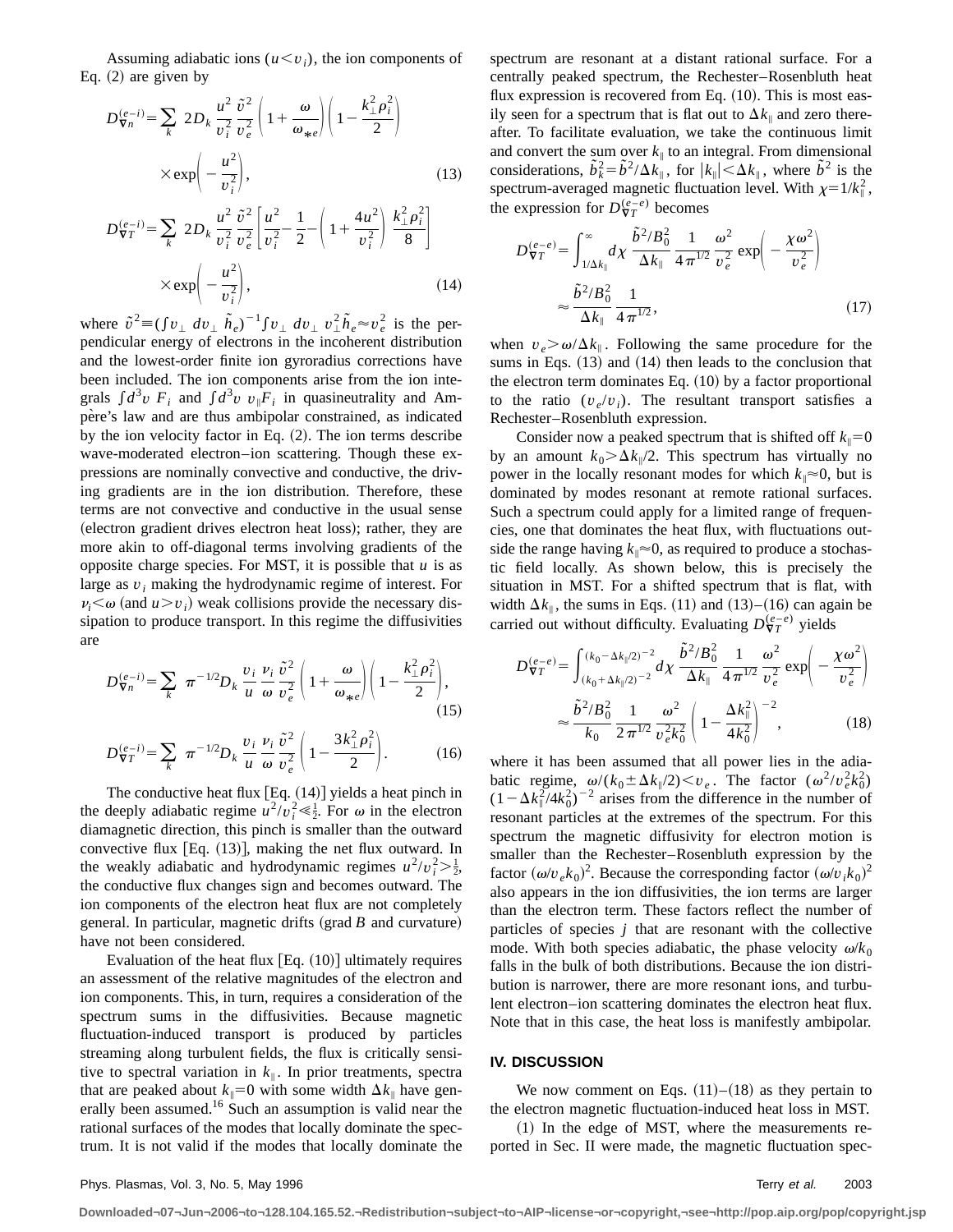trum as a function of  $k_{\parallel}$  is peaked well away from  $k_{\parallel}=0$ , with little power at  $k_{\parallel} = 0$ . Since  $\tilde{b}_{k_{\parallel}}^2$  is not directly measured, this spectrum structure must be inferred from  $\tilde{b}^2_{m,n}$  (where *m* and  $n$  are the poloidal and toroidal mode numbers) and from the expression for  $k_{\parallel}$  in the edge of a RFP. Expanding  $B_{0,\phi}(r)$  $(\ll B_{0\theta})$  in the region of the reversal layer,

$$
k_{\parallel}(r,m,n) = \frac{n}{R} \left[ r - r_s(m,n) \right] \left( \frac{1}{B_{0\theta}} \frac{dB_{0\phi}}{dr} \right) \Big|_{r = r_s(m,n)}, \qquad (19)
$$

where  $r_s(m,n)$  is the resonant surface for the  $m,n$  helicity. For the global tearing modes that dominate the spectrum,  $k_{\parallel}$ is not close to zero because  $r-r<sub>s</sub>$  is large [we are interested primarily in the region  $r \approx 0.8a$ , while  $r_s(m=1, n=5-8)$  is deep in the core. The parallel wave number does, or course, approach zero when  $r=r_s \approx 0.8a$ . Using a Bessel function model for  $B_{0\theta}(r)$  and  $B_{0\phi}(r)$ , this requires  $n \ge 50-70$ . In this range the fluctuation power is down by two orders of magnitude. More critically, measurements of toroidal mode number versus frequency place fluctuations in this range at frequencies above  $100 \text{ kHz}$ . The cross-power spectrum (Fig. 1) indicates that fluctuations with frequencies above 20 kHz make virtually no contribution to transport. For  $r=0.8a$ , and with the power concentrated at  $m=1$ ,  $n=6$ , the  $k_{\parallel}$  spectrum peaks in the range  $k_{\parallel} = 1-2$  m<sup>-1</sup> and falls to zero in a narrow band around this range. Under this circumstance, the spectrum is like that assumed in deriving Eq.  $(18)$ . Consequently, the ion contribution to the flux dominates the electron component and the heat loss is ambipolar.

 $(2)$  Assuming that the frequencies of the dominant magnetic fluctuations in the plasma frame are in the range of measured frequencies (10–20 kHz),  $\omega$  is somewhat larger than the diamagnetic frequency  $\omega_{*e}$ . The convective ion component is therefore modestly larger (by a factor of  $\sim$ 6) than the conductive component, for comparable density and temperature gradient scale lengths. Of course, this conclusion must be regarded with caution because the frequency spectrum has rotation-induced Doppler shifts. However, it is quite possible that the frequency of the dominant modes, as measured in the plasma frame at  $r=0.8a$  (where there is little rotation), is given primarily by the rotation rate at the resonant surfaces of the dominant modes. It also appears that the temperature is weaker than the density gradient, further favoring the convective component over the conductive component.

(3) For the frequency and wave number ranges presented above, the phase velocity  $u = \omega/k_0$  is comparable to the ion thermal velocity, making the factor  $\omega/v_i k_0$  close to unity. The ion diffusivity is thus close in magnitude to the Rechester– Rosenbluth diffusivity, while the flux carries an ion streaming factor.

 $(4)$  On the basis of inferred spectrum shapes, it is possible to predict the radial dependence of the heat flux in a RFP. Moving inward from the edge, the  $k_{\parallel}$  spectrum shifts toward  $k_{\parallel}=0$  as the distance to the resonant surfaces of the global tearing modes decreases. Approaching these surfaces, the spectrum first overlaps  $k_{\parallel}=0$  and then peaks at  $k_{\parallel}=0$ . In this process, the heat flux goes from being ambipolar, with the loss rate fixed by an ion thermal velocity, to nonambipolar, with the rate governed by the electron thermal velocity. The magnitude of the heat flux therefore rises dramatically in moving from the edge into the core. This is consistent with observations, which indicate a sharp rise in heat flux as radius decreases. It is also consistent with the rather flat temperature profiles of the core region and confinement controlled at the edge. These qualitative statements are validated by a more quantitative analysis based on the central temperature response to sawtooth events, as seen by Thompson scattering. Using a Rechester–Rosenbluth expression with central values for the magnetic fluctuation amplitude, pressure, and gradient scale length, the temperature response is well fit using the electron thermal velocity.<sup>17</sup> This discussion may also have some bearing on magnetic fluctuation-induced transport in tokamaks. In tokamaks, it is generally assumed that the  $k_{\parallel}$  spectrum either peaks about zero or has a significant  $k_{\parallel}=0$  component. However, if the fluctuation energy is concentrated at low-order surfaces and these are sufficiently separated radially, it is possible that the heat flux makes a partial transition from being dominated by the electron term to being ambipolar constrained. This would result in regions of better confinement interspersed with regions of poor confinement, despite the absence of good flux surfaces. Recent observations on Continuous Current Tokamak<sup>18</sup> are consistent with such an effect.

Two points relating to the frequency dependence of the heat flux are also worth making. The first concerns the Lundquist number scaling of the flux. Normally it is assumed that the flux scaling is governed by the scaling of the power spectrum. However, when the  $k_{\parallel}$  spectrum peaks away from  $k_{\parallel}=0$ , the flux depends on the frequency. It is conceivable that the frequency has some Lundquist number dependence. The second point is to note the isotope scaling of the heat flux. The thermal velocity dependence of Eqs.  $(15)$  and  $(16)$ , in conjunction with velocity multiplier in Eq.  $(11)$ , is somewhat unfavorable in its isotope scaling. However, the frequency likely has a favorable isotope scaling based on observed decreases of sawtooth frequencies in going from hydrogen to deuterium.

The points discussed above represent significant areas of plausible agreement between theory and experiment. This agreement cannot be expected for theories that ignore the nonlinear bunching of electrons. Clearly, more information is needed to determine the frequency of the tearing mode fluctuations in the plasma frame. This necessarily requires sorting out the frequency spectra of the dominant low *n* modes in relation to sawtoothing, rotation, diamagnetic effects, and aliasing from high *n* modes.

In summary, measurements of the magnetic fluctuationinduced electron heat flux in MST indicate that it is predominantly convective and its rate is governed by the ion thermal velocity. This result does not agree with common theoretical expectations that hold that electron heat loss is not subject to ambipolar constraints, allowing the loss rate to be governed by the electron thermal velocity and favoring conductive heat loss over convective heat loss. In this paper, we have proposed an explanation for the observations based on a proper accounting of the effects of nonlinear electron bunching. This leads in a natural way to ambipolar constraints.

**Downloaded¬07¬Jun¬2006¬to¬128.104.165.52.¬Redistribution¬subject¬to¬AIP¬license¬or¬copyright,¬see¬http://pop.aip.org/pop/copyright.jsp**